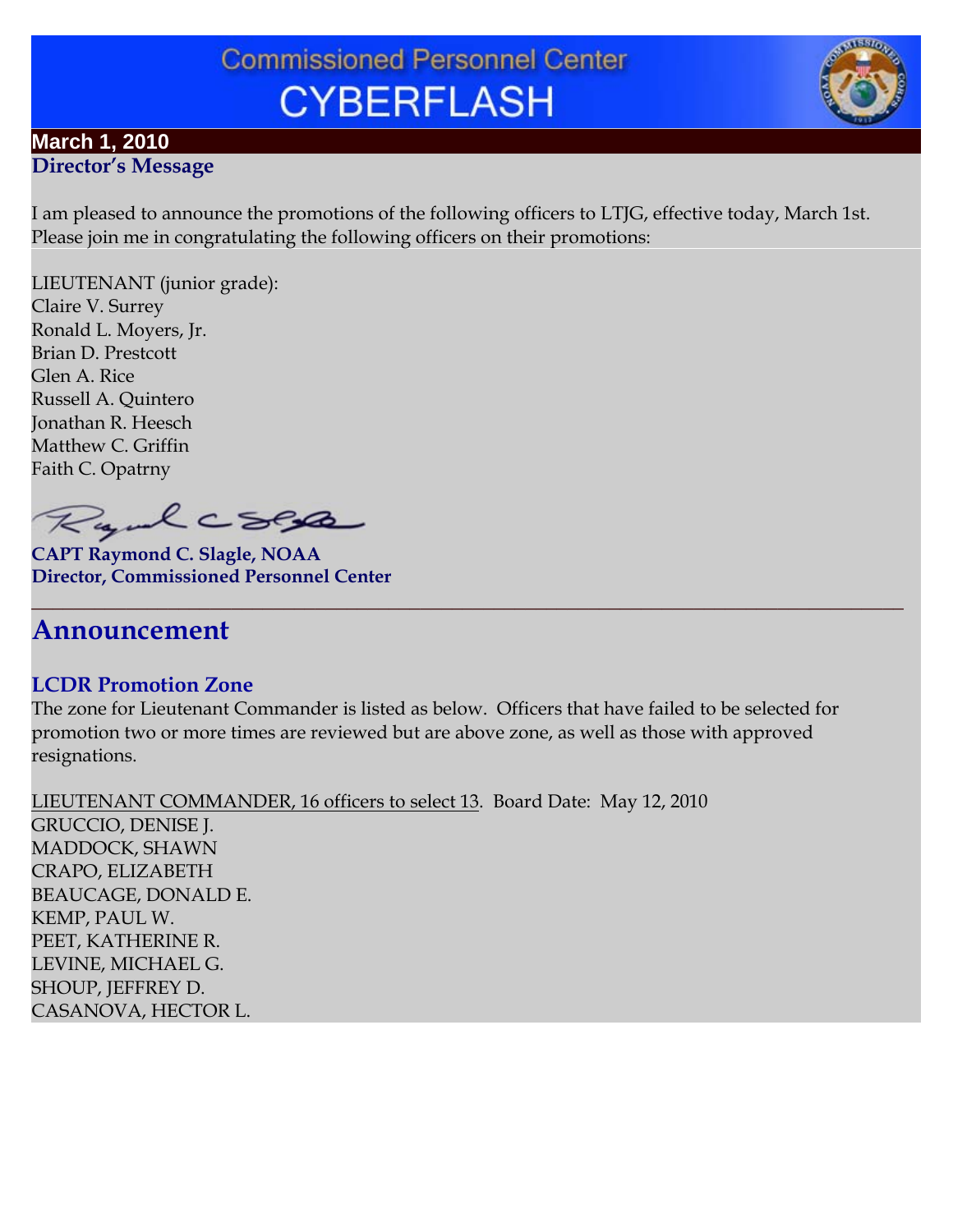MANNING, NICOLE M. JOHNSON, ERIC T. SCHAER, JASPER D. DAVIS, NATASHA R. LOMNICKY, JOHN J. RINGEL, MATTHEW R. BOHABOY, ERICH J.

## **Paperwork Submission Deadlines for Zones**

The deadline for submitting all OERs, training documents, and medical information to CPC for the promotion boards occurring this Spring are as listed. Dates for paperwork submission for the October boards will be announced at a later date.

For the CAPTAIN and COMMANDER boards -- paperwork due to CPC by March 17, 2010 For the LIEUTENANT COMMANDER board -- paperwork due to CPC by April 12, 2010

## **NOAA Corps Mission, Vision, and Guiding Principles - Reminder to Send Comments**

The proposed NOAA Corps Mission and Vision have been slightly modified after review by the Deputy Under Secretary. The modified statements are shown below. The Director, NOAA Corps would like to give officers another opportunity to comment on the statements over the next two weeks. Please review the proposed Mission, Vision, and Guiding Principles and provide any comments by March 10, 2010. Send comments to the Director, CPC via the [Director.CPC@noaa.gov](mailto:Director.CPC@noaa.gov) email address.

Please read this refresher on the definitions of the different types of statements before commenting. **A mission statement** is a brief description of a company's fundamental purpose. A mission statement answers the question, "Why do we exist?" and articulates the service's purpose both for those in the organization and for the public. It should be short enough to be memorized and recited easily.

**A vision statement** is a picture of your company in the future but more than that. Your vision statement is your inspiration, the framework for all your strategic planning. The vision statement answers the question, "Where do we want to go?"

**A guiding principle** is a broad philosophy that guides an organization throughout its life in all circumstances, irrespective of changes in its goals, strategies, type of work, or the top management. Answers "How do we conduct our mission?"

Mission: Lead discovery and explore earth's oceans, coasts, and atmosphere to improve understanding of the global environment.

Vision: The NOAA Corps will be the Nation's premier service for worldwide environmental observations, providing the technical and operational expertise, dynamic leadership, and breadth of background and experience to optimize NOAA's missions.

Guiding Principles: NOAA Corps officers serve with "the special trust and confidence" of the President, charged with upholding and protecting public interest. The Corps is a premier service which provides the technical and operational expertise, leadership, and breadth of background and experience to optimize NOAA's missions.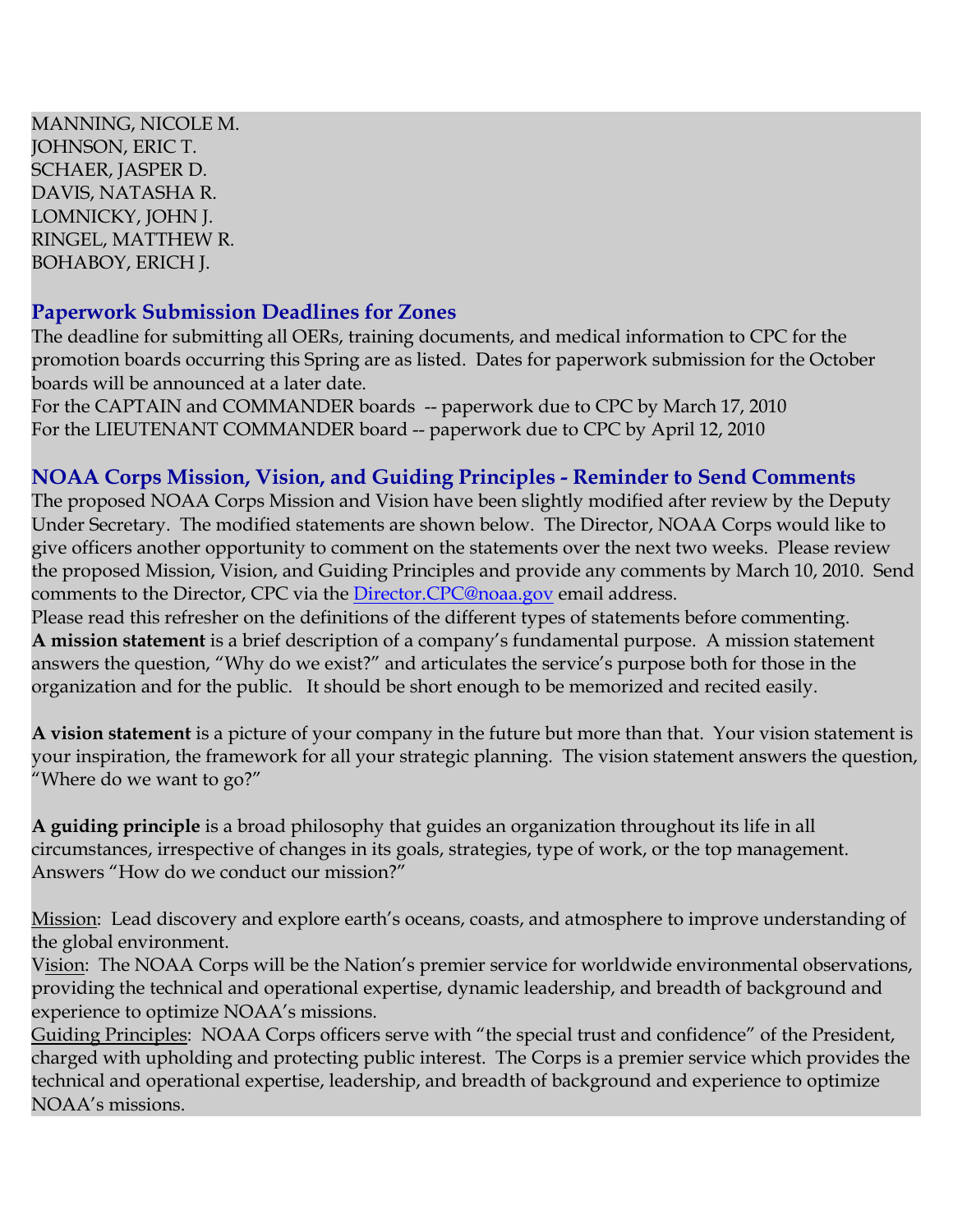## **Upcoming Uniform and Awards Board Meetings**

March 09, 2010 April 13, 2010

## **Approved Retirements/Resignations/Separations**

The following officers have approved retirements, resignations, or separations. Be sure to thank them for their service to NOAA and nation and wish them the best the next time you see these officers!

**\_\_\_\_\_\_\_\_\_\_\_\_\_\_\_\_\_\_\_\_\_\_\_\_\_\_\_\_\_\_\_\_\_\_\_\_\_\_\_\_\_\_\_\_\_\_\_\_\_\_\_\_\_\_\_\_\_\_\_\_\_\_\_\_\_\_\_\_\_\_\_\_\_\_\_\_\_\_\_\_\_\_\_**

**\_\_\_\_\_\_\_\_\_\_\_\_\_\_\_\_\_\_\_\_\_\_\_\_\_\_\_\_\_\_\_\_\_\_\_\_\_\_\_\_\_\_\_\_\_\_\_\_\_\_\_\_\_\_\_\_\_\_\_\_\_\_\_\_\_\_\_\_\_\_\_\_\_\_\_\_\_\_\_\_\_\_\_**

| <b>LCDR</b> Geoffrey S. Sandorf  | March 1, 2010      |
|----------------------------------|--------------------|
| LTJG Andrew P. Seaman            | March 1, 2010      |
| LT Silas M. Ayers                | March 31, 2010     |
| <b>LCDR Andrew A. Hall</b>       | May 1, 2010        |
| LTJG Rebecca J.-R. Almeida       | June 1, 2010       |
| LCDR James A. Bunn, II           | June 1, 2010       |
| LT David A. Strausz              | July 31, 2010      |
| CDR Andrea M. Hrusovsky          | August 1, 2010     |
| LTJG Allison R. Mahaney          | August 15, 2010    |
| LT Amanda M. Hancock             | September 15, 2010 |
| <b>CAPT Michael D. Francisco</b> | August 1, 2011     |

## **On the Horizon**

| Feb 15 - Jun 22, 2010 | A-School for BOTC 116, Kings Point, NY  |
|-----------------------|-----------------------------------------|
| Apr 6 - Apr 30, 2010  | PSSO/REFTRA (D-School), Kings Point, NY |

**\_\_\_\_\_\_\_\_\_\_\_\_\_\_\_\_\_\_\_\_\_\_\_\_\_\_\_\_\_\_\_\_\_\_\_\_\_\_\_\_\_\_\_\_\_\_\_\_\_\_\_\_\_\_\_\_\_\_\_\_\_\_\_\_\_\_\_\_\_\_\_\_\_\_\_\_\_\_\_\_\_\_\_**

#### **\_\_\_\_\_\_\_\_\_\_\_\_\_\_\_\_\_\_\_\_\_\_\_\_\_\_\_\_\_\_\_\_\_\_\_\_\_\_\_\_\_\_\_\_\_\_\_\_\_\_\_\_\_\_\_\_\_\_\_\_\_\_\_\_\_\_\_\_\_\_\_\_\_\_\_\_\_\_\_\_\_\_\_ Please see CPC website for additional information**:

Ship Augmentation Needs: <http://www.corpscpc.noaa.gov/cpchome/augmentation.html>

Assignments: <http://www.corpscpc.noaa.gov/careermgmt/assignments.html>

Evaluations: <http://www.corpscpc.noaa.gov/careermgmt/evaluation.html>

Training: <http://www.corpscpc.noaa.gov/careermgmt/training.html>